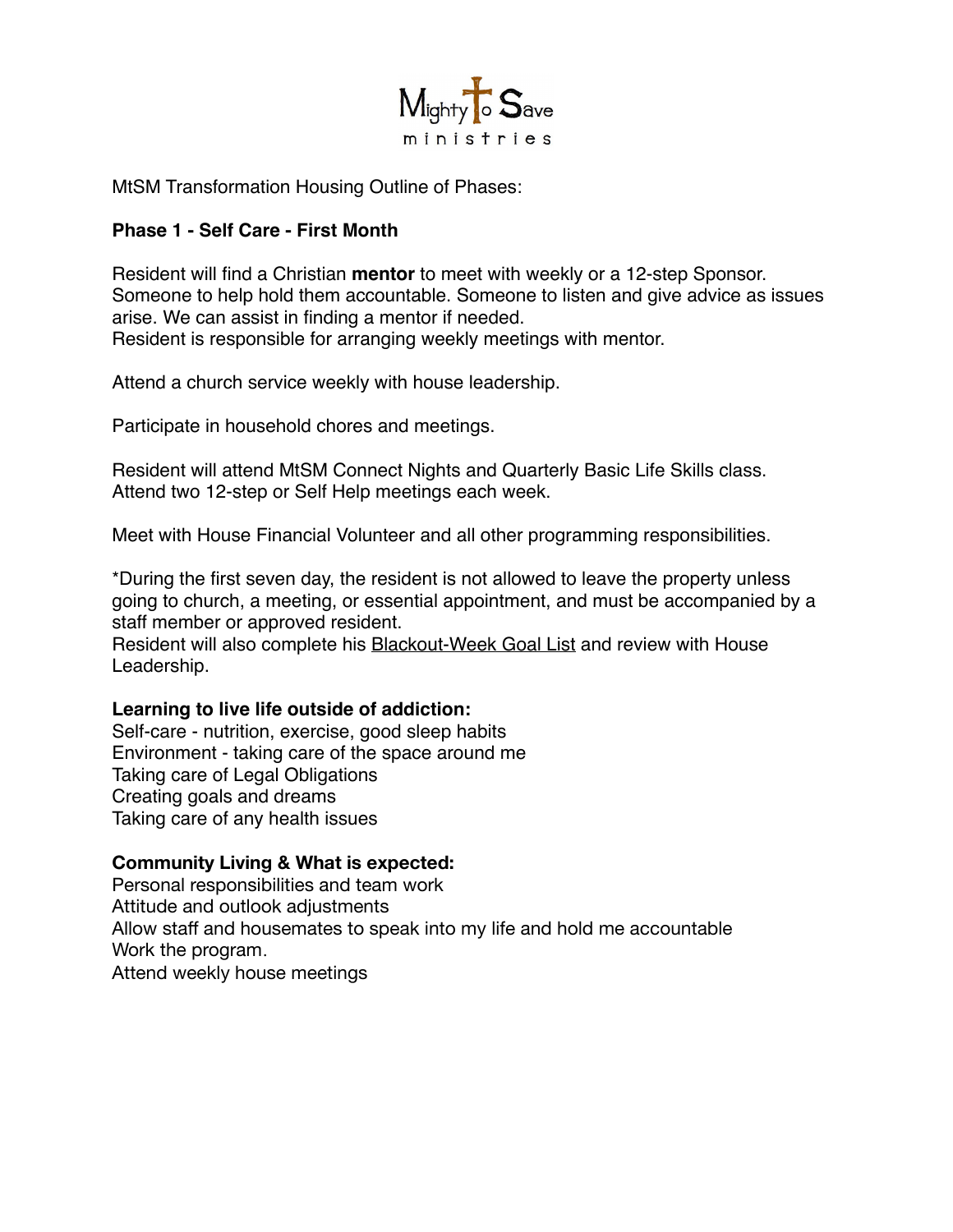By signing this document, I am agreeing to meet the commitments listed above as written out for Phase 1 of MtSM Transformational Living. If I successfully complete these commitments, I will advance to Phase 2.

| <b>Completion Target Date:</b> |  |
|--------------------------------|--|
|                                |  |

Resident Signature & Date \_\_\_\_\_\_\_\_\_\_\_\_\_\_\_\_\_\_\_\_\_\_\_\_\_\_\_\_\_\_\_\_\_\_\_\_\_\_\_\_\_\_\_\_\_\_\_

Staff Signature & Date \_\_\_\_\_\_\_\_\_\_\_\_\_\_\_\_\_\_\_\_\_\_\_\_\_\_\_\_\_\_\_\_\_\_\_\_\_\_\_\_\_\_\_\_\_\_\_\_\_\_\_

Staff Member,

Use this space to make any notes to individual program adjustments and other thoughts.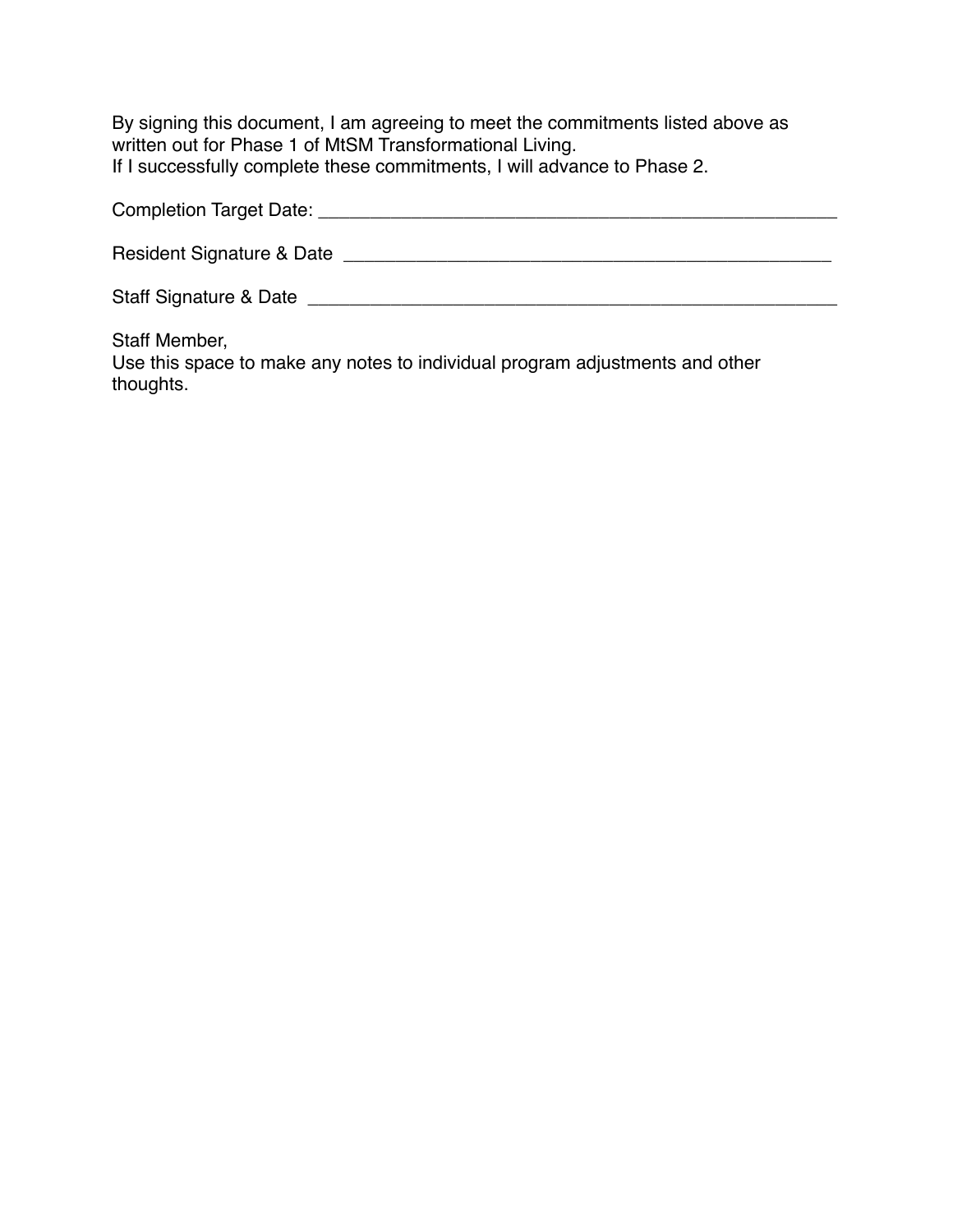## **Phase 2 - Stepping Out (Months 2 - 8)**

In this phase of the program the resident will begin the process of "real life". This is the opportunity to begin college classes if that is what they would like to do. Part-time or full-time employment becomes a reality. While the resident begins life on "the outs", they still have the safety and boundaries that our program offers to help keep them on the right track.

#### **What is expected of the resident:**

Continue meeting weekly with MtSM Leadership Continue meeting weekly with mentor Continue weekly church service of their choice Continued participation in household chores and activities Continued 12-step & Self Help meetings twice a week. Continued MtSM Connect Night and Quarterly Life-Skills class Continued meeting with Financial Counselor

## **Life outside of addiction;**

Continue with routine of self-care, maintain good sleep habits, health maintenance, and legal obligations Environment - taking care of the space around me Evaluate Goals and Dreams created in Phase 1

## **Community Living: Continued from Phase 1**

Personal responsibilities and team work Attitude and outlook adjustments Allow staff and housemates to speak into my life and hold me accountable Work the program Attend weekly house meeting

#### **New in Phase 2 -**

Begin and finish The Genesis Process Resume writing - Networked outside of ministry Mock Interviewing - class taught by Work Source Finding Employment - Networked outside of ministry Enrolling in school (personal choice) Volunteering in your community or place of worship. Making wise choices of who to spend time with outside of the MtSM house Assist new residents entering into program Use the tools learned in Phase 1 Be aware of any substitute addictions or triggers and deal with accordingly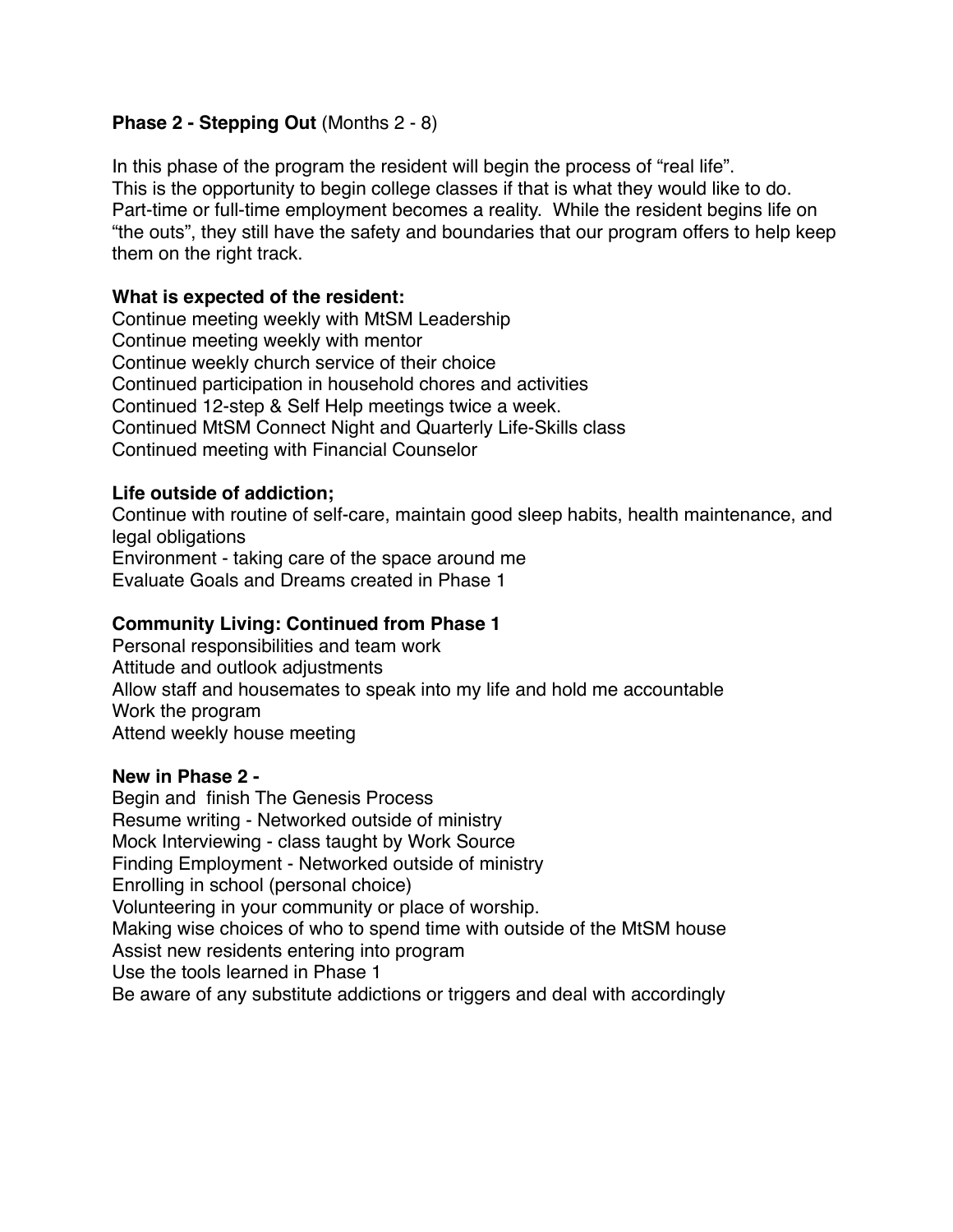By signing this document, I am agreeing to meet the commitments listed above as written out for **Phase 2** of MtSM Transformational Living. If I successfully complete these commitments, I will advance to Phase 3.

| <b>Completion Target Date:</b> |
|--------------------------------|
|--------------------------------|

Resident Signature & Date \_\_\_\_\_\_\_\_\_\_\_\_\_\_\_\_\_\_\_\_\_\_\_\_\_\_\_\_\_\_\_\_\_\_\_\_\_\_\_\_\_\_\_\_\_\_\_

Staff Signature & Date \_\_\_\_\_\_\_\_\_\_\_\_\_\_\_\_\_\_\_\_\_\_\_\_\_\_\_\_\_\_\_\_\_\_\_\_\_\_\_\_\_\_\_\_\_\_\_\_\_\_\_

Staff Member,

Use this space to make any notes to individual program adjustments and other thoughts.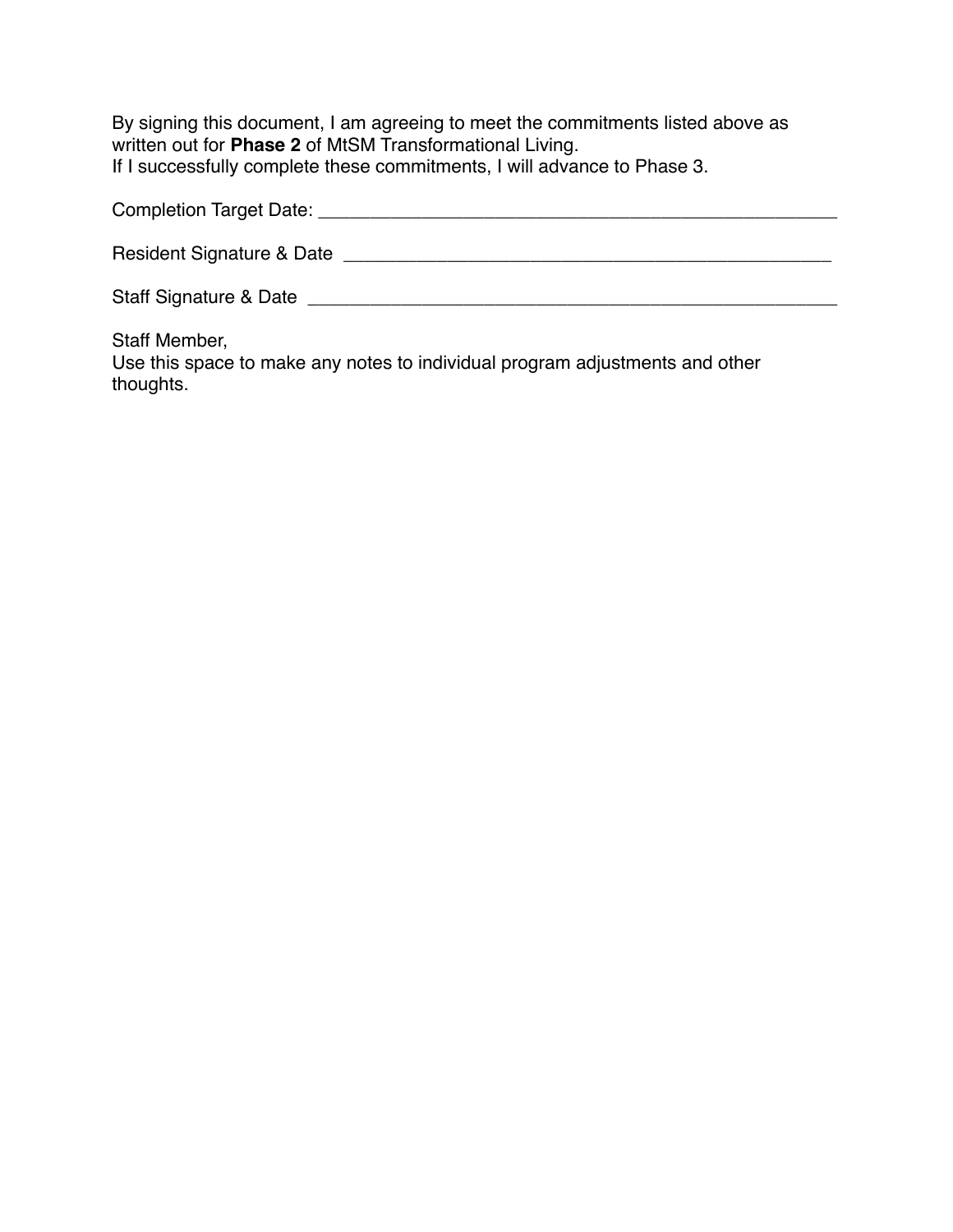## **Phase 3 - Preparing to Launch** (Months 9-12)

#### **In this phase of the program the resident begins planning their move out of the MtSM home.**

At this point, the resident should be established in a job.

Resident should be living within their budget goals.

Tools learned in Phase 1 & 2 should be habit.

New and healthy relationships, life-skills and habits should be formed.

It is our goal to launch the resident to success by their being prepared emotionally, spiritually, legally, financially and physically to live life successfully outside the walls of MtSM.

It is our prayer that once the resident moves out, the schedule, routines and other useful tools learned in the home will remain part of the life-style of the former resident. MtSM will assist the resident in securing a safe place to live if needed.

#### **Until the resident moves out the resident shall...**

Continue weekly meetings with MtSM Leadership Continue meeting weekly with mentor Continue weekly church service Continue weekly volunteer service Continued participation in household chores and activities Continued MtSM Connect Night and Quarterly Life-Skills Class. Continue twice a week 12-Step Program Continued meeting with Financial Counselor

# **Life outside of addiction: Continued from Phase 1 & 2**

Continue with routine of self-care, maintain good sleep habits, health maintenance, and legal obligations Environment - taking care of the space around me. Maintaining job and or school Maintaining budget Making wise choices of who to spend time with outside of the MtSM Home Continue goal setting conversations

#### **New in Phase 3**

Transitioning out of MtSM housing and looking for next residence.

# **Continued Community Living:**

Personal responsibilities and team work Attitude and outlook adjustments Allow staff and housemates to speak into my life and hold me accountable Work the program Attend weekly house meetings Assist new residents entering into program Use the tools learned in Phase 1 & 2 Be aware of any substitute addictions or triggers and deal with accordingly